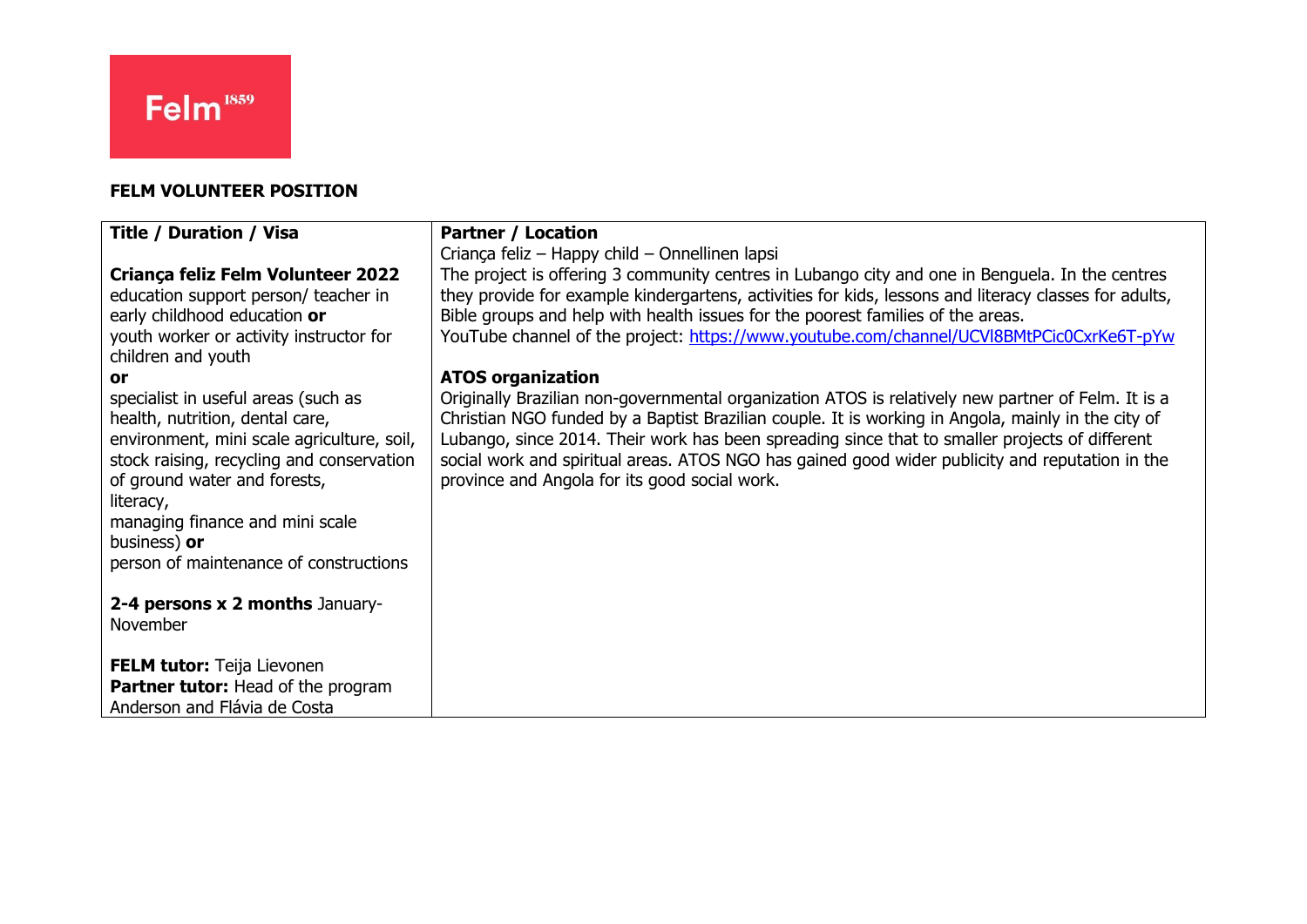| <b>Objective and duties of Felm Volunteer</b>                                 | Short description of the tasks                                 |
|-------------------------------------------------------------------------------|----------------------------------------------------------------|
| - education support person will support the staff in the kindergartens, teach | - participating in the weekly programs in one or all community |
| or lead activities for children or youth and give new ideas for activities    | centres in Lubango                                             |
| - specialist of an area (for example health, environment, managing finance,   | - assisting with other duties                                  |
| mini scale business) give lessons for kids and/or for adults                  | - skills and tendencies of the person will be considered when  |
| - person of maintenance of constructions helps to fix different things in the | decoding the tasks                                             |
| centres                                                                       |                                                                |

#### **Competence / Qualifications / Language requirements:**

- meet the requirements of the Felm Volunteer program

- a mature, curious and flexible Felm Volunteer with skills and competence in at least one of the areas: teaching of children or youth (could be of a certain area like crafts, arts, music, dance, sports, teaching English for beginners or other), repairing constructions, teaching in the field of healthy life or other applicable

- minimum language requirement: preferable good Portuguese but **at least** helping spoken Portuguese along good spoken English or Spanish

- beneficial/preferred: experience in leading groups, children or youth work, experience in some field of activity (like art, dance, music, crafts) or in the area of health, experience living or visiting in developing countries

## **Benefits and commitments:**

### **Felm country office and Criança feliz**

- Providing the tasks, materials and instructions for the Volunteer before volunteer period
- transportation: from and to the Lubango airport + transportation related to Felm Volunteer tasks
- accommodation: in a safe basic standard guest house, with an own room, toilet-bathroom, kitchen facilities, water and electricity. In the guest house there might be other people too. Own bedroom, other areas might be shared with others.
- Felm will cover in-country expenses related to the volunteer task, such as work-related travel, sim-card and computer if necessary at work, etc.
- Advising the applicant with visa-procedures and providing Volunteer with visa invitation letter, and cover the costs if Volunteer needs extension of visa
- Providing a personal tutor and a draft program for the Volunteer period (incl. tutor discussions, starters session, mid-term discussion and evaluation session)
- Accommodation (furnished apartment or bedroom with shared kitchen and toilet)
- Introducing the Volunteer to Felm's partners work in the project areas